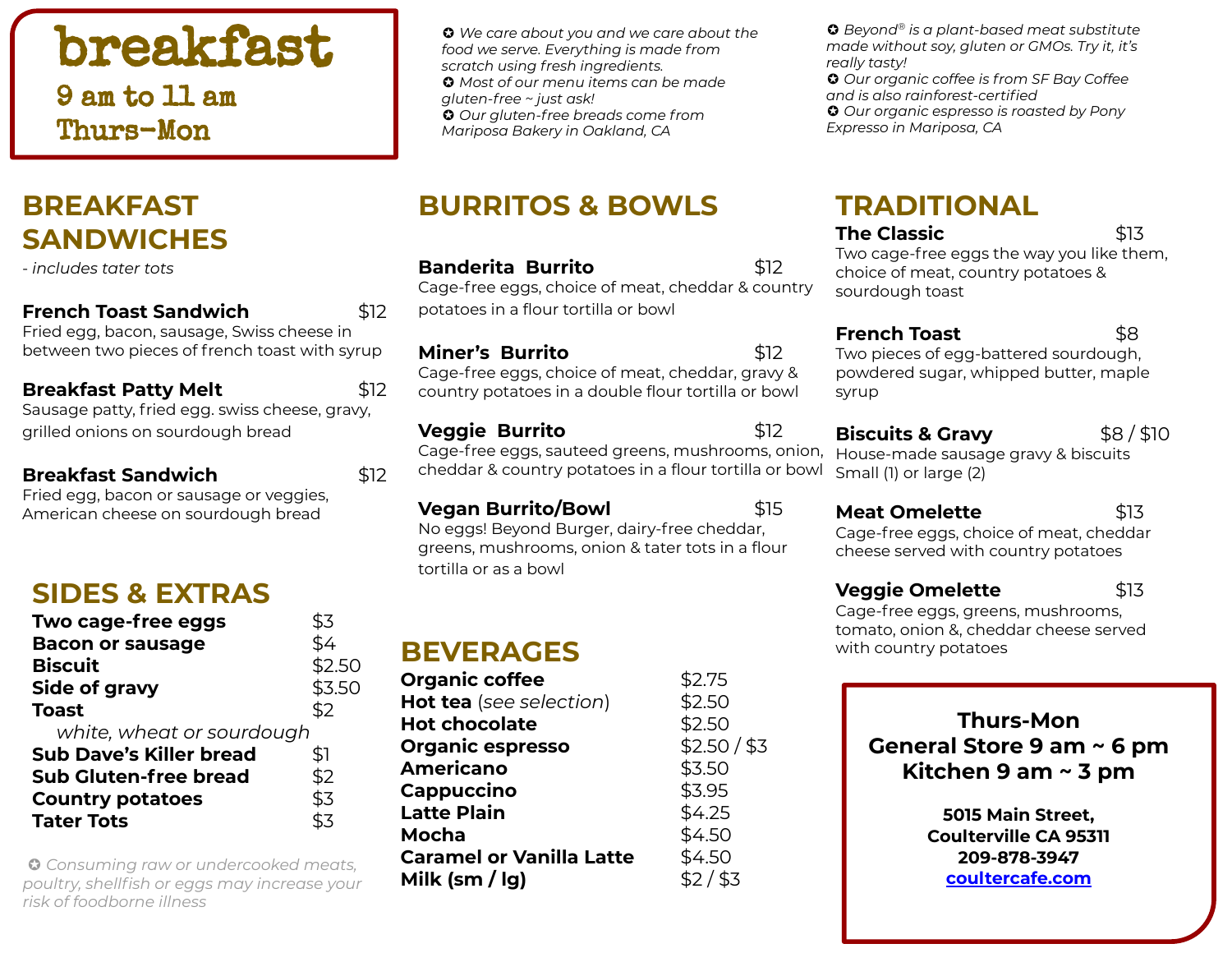lunch 11:00 am to 3:00 pm Thurs-Mon

### **GRASS-FED BURGERS**

*Grass-fed, pastured beef cooked to medium or as you like. Served with french fries, side salad or fried pickles..* 

*Sweet potato fries add \$1/onion rings(gf) \$2*

**Main Street Cheeseburger** \$14 American cheese, lettuce, tomato, onion, pickles, awesome sauce **Mushroom Swiss Burger** \$14.50

Grilled mushrooms & onions, swiss cheese & horseradish aioli

**BBQ Bacon Cheeseburger** \$16 Bacon, cheddar, grilled onions & Kinder's BBQ sauce

#### **Patty Melt 12.50**

American cheese, grilled onions, awesome sauce on sourdough

### **CHICKEN & TURKEY**

*Mary's non-GMO chicken grilled or fried. Served with french fries, side salad or fried pickles. . Sweet potato fries \$1 extra/onion rings \$2*

**Grilled or fried chicken<sup>gf</sup> \$14** Fried or grilled with lettuce, tomato, onion, mayo. Add Frank's Buffalo sauce for an extra kick!

**Chicken Caesar Wrap** \$14.50 Fried chicken in a caesar salad grilled flour wrap with extra dressing!! DELISH!

**Chicken Bacon Ranch** \$16

Fried or grilled with bacon, Swiss cheese, lettuce, tomato, onion, ranch dressing

**Grilled Turkey Wrap 515** 

Grilled turkey, bacon, cheddar, lettuce, tomato, onion, ranch in a grilled flour wrap

✪ *We care about you and we care about the food we serve. Everything is made from scratch using fresh ingredients.* 

✪ *Beyond® is a plant-based meat substitute made without soy, gluten or GMOs. Try it, it's really tasty!* 

### **MORE TASTY OPTIONS**

*Served with french fries, side salad or fried pickles. Sweet potato fries \$1 extra, onion rings(gf) \$2*

**Vegan Burger** \$16

Beyond Burger® plant-based patty, lettuce, tomato, onion, Vegenaise.

*Vegan bun add \$1 Vegan cheese add \$1.50* **BLT** \$11

Thick-sliced bacon, lettuce, tomato, mayo on sourdough bread

**Deli Sandwich** \$11 Turkey or ham, sourdough bread, lettuce, tomato, onion, mayo, mustard

**Veg Sandwich** \$11 Roasted mushroom and onion w/ melted cheddar, tomato, lettuce, mayo on sourdough

**Shrimp Quesadilla** \$12 Large flour tortilla with grilled marinated shrimp, grilled onion, cheddar and mozzarella

### **SIDES & EXTRAS** *-*

| French fries (sm / lg)<br>Hand-battered onion rings <sup>gf</sup><br>Fried pickles <sup>gf</sup><br>Side salad | $$3/$ \$5<br>\$6<br>\$6<br>\$4 |
|----------------------------------------------------------------------------------------------------------------|--------------------------------|
| <b>Grass-fed burger patty</b>                                                                                  | \$6                            |
| Mary's non-GMO chicken                                                                                         | \$6                            |
| <b>Beyond Burger patty</b>                                                                                     | \$6                            |
| Gluten-free bread or bun                                                                                       | \$2                            |
| Add bacon                                                                                                      | \$3                            |
| Add cheese                                                                                                     | \$1.50                         |
| American, Swiss, Cheddar, Pepper Jack                                                                          |                                |

 *Dairy-free cheddar, Dairy-free provolone Dairy-free mozzarella*

✪ *Most of our menu items can be made gluten-free ~ just ask!*

✪ *Our gluten-free breads come from Mariposa Bakery in Oakland, CA*

✪ *Our fryer is GF, so French fries, onion rings and fried chicken are safe!*

## **SALADS or Wraps**

*Add Mary's chicken for \$6*

### **Caesar Salad** \$10

Crispy romaine with house-made Caesar dressing, fresh croutons<sup>gf</sup> & shaved parmesan

#### **Mixed Green Salad** 58

Organic mixed greens, red onion, carrots, tomatoes, sunflower seeds, cranberries

#### **Chef Salad** \$14

Organic mixed greens, tomato, red onion, egg, carrot, Ham, turkey, bacon, cheese, choice of dressing *Choice of house-made dressings: ranch, bleu cheese, vinegar & oil.. Raspberry vinaigrette also available (not house-made)*

### **SMALLER CHOICES**

*Served with small side of french fries*

**Grilled Cheese** \$7/\$9 Kids' (American on white) or Adult (American, Swiss, cheddar on sourdough)

#### **Chicken Strips**<sup>gf</sup> \$10

Fried free-range chicken breast with bbq or ranch dipping sauce

### **BEVERAGES**

| <b>Fountain soda</b>                               | \$2.95       |
|----------------------------------------------------|--------------|
| Pepsi, Diet Pepsi, Mountain Dew, Dr Pepper, Sierra |              |
| Mist, Pink Lemonade                                |              |
| Iced tea                                           | \$2.95       |
| <b>Italian soda</b> (see selection)                | \$2.95       |
| <b>Organic espresso</b>                            | \$2.50 / \$3 |
| Cappuccino                                         | \$3.95       |
| <b>Domestic Beer</b>                               | \$3          |
| Coors, Bud, Miller, etc.                           |              |
| <b>Premium Beer</b>                                | \$4          |
| Sierra Nevada, Stone Brewery, Indigeny Cider,      |              |
| Dust Bowl, Corona, etc                             |              |
| <b>Draft Beer</b>                                  | varies       |
| See board                                          |              |

✪ *Consuming raw or undercooked meats, poultry, shellfish or eggs may increase your risk of foodborne illness*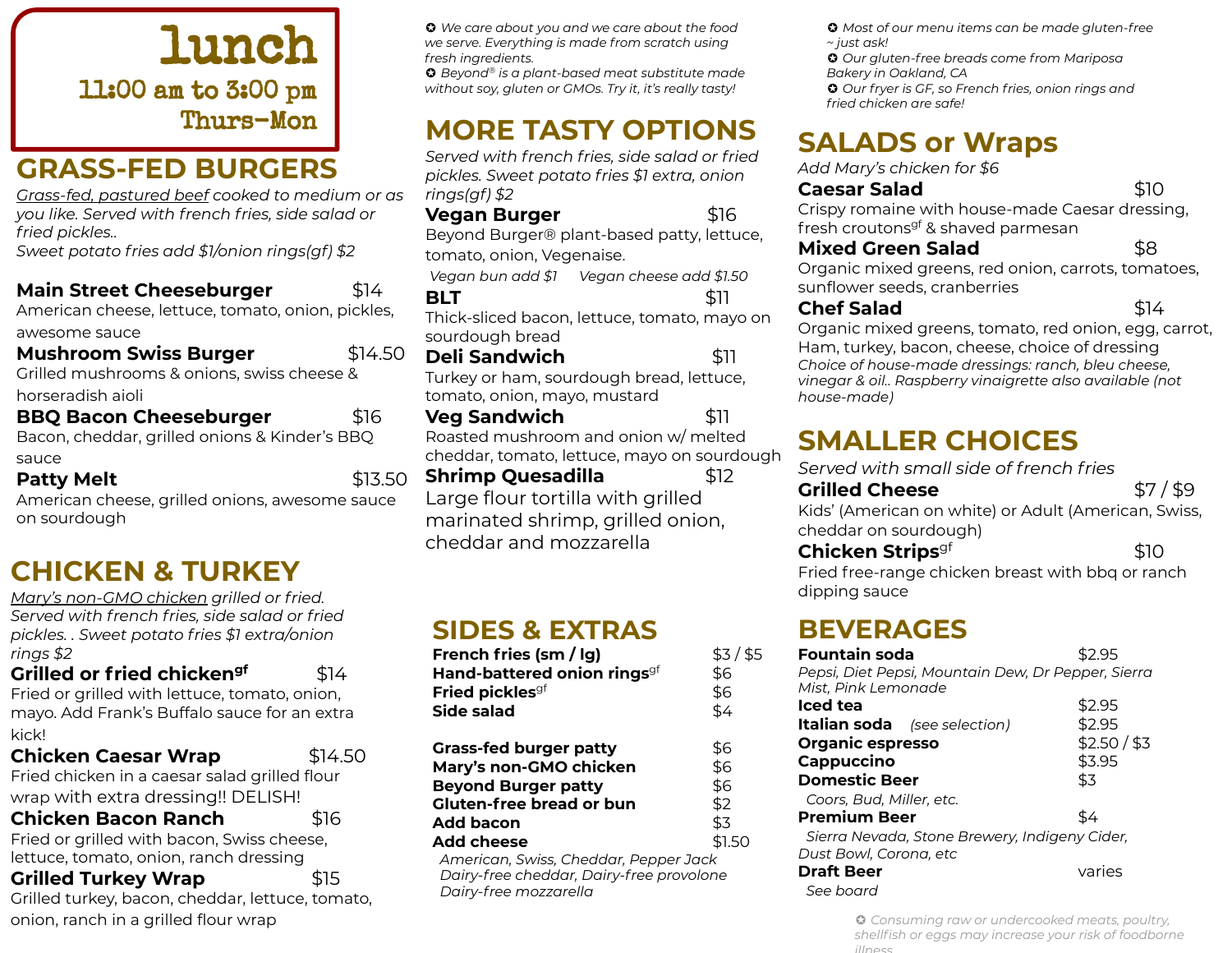